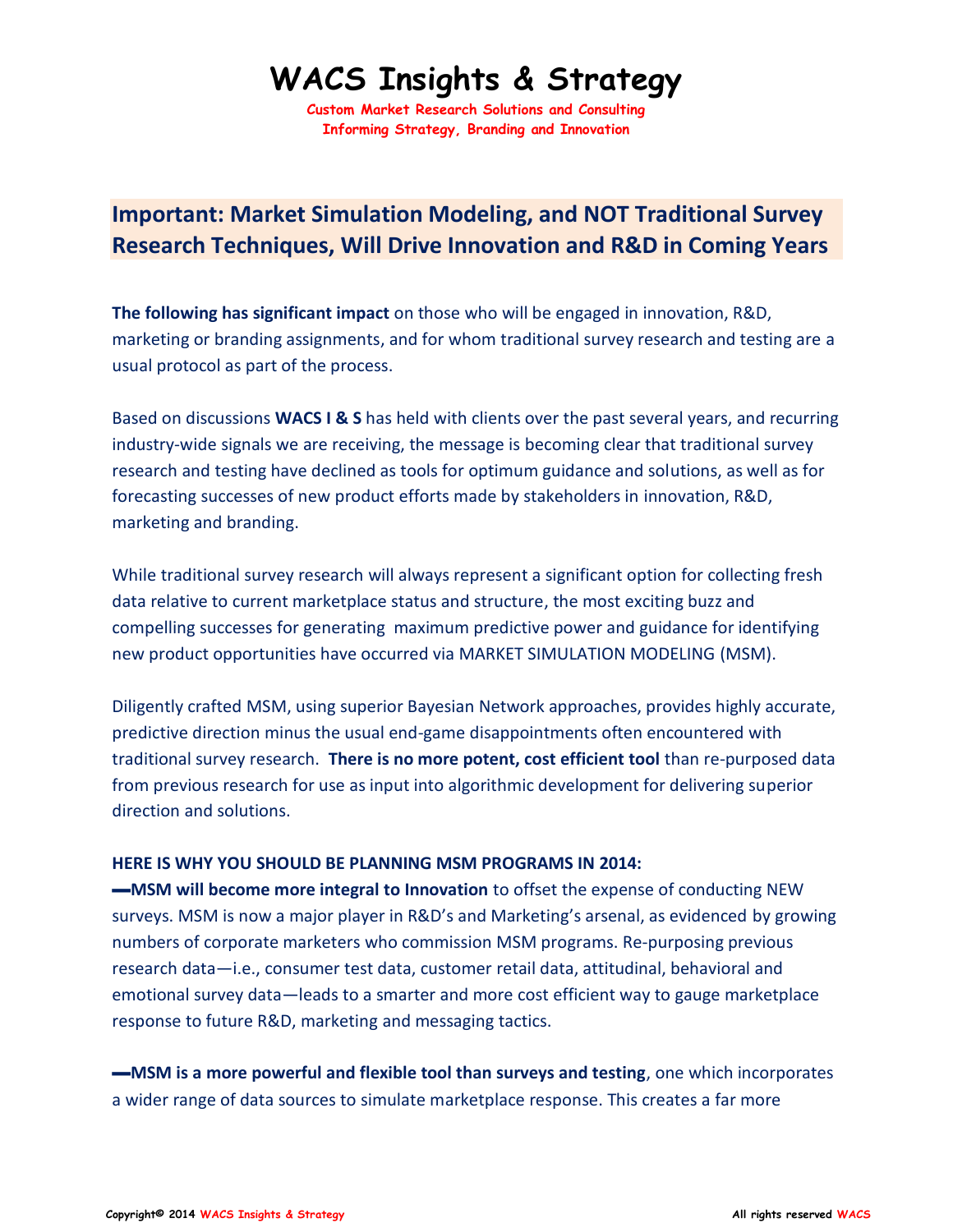## **WACS Insights & Strategy**

**Custom Market Research Solutions and Consulting Informing Strategy, Branding and Innovation**

dynamic statistical tool affording greater opportunities:

- 1. **Instead of spending time debating** merits of targeting, key driver strategies, the "consumer mindset" or anecdotally citing what someone else overheard his daughter and her friends say, we can devise and test empirically based "what if" scenarios via MSM.
- 2. **There are now methods to accurately simulate marketplace effects** of the more 'baffling', complex DISRUPTIVE INNOVATION (both 'low end disruption' and 'new market disruptive innovation').

"Low-end disruption" targets customers who don't need the full performance valued by customers at the high end of the market.

"New-market disruption" (NMD) targets customers whose needs were previously unmet by existing incumbents. NMD, as embodied by Steve Jobs' products, occurs when a new product fits a new or emerging market segment unserved by existing incumbents in the industry. NMD serves not to give customers what they say they want, but 'what they don't know that they want yet'—and because of this complexity, we used to think that response to NMD innovations couldn't be simulated, but we now know better, given our understanding of the emotional dynamics that drive NMD. Thus, we now have more sophisticated tools than ever to forecast response to these more complex NMD innovations.

- 3. **MSM inspires marketers to become more cost efficient** by encouraging a repurposing of previously collected product test and attitudinal data for deeper analytic drill-downs of under-analyzed segmentation, conjoint, tracking studies, sales data, product and concept tests. Studies that had gathered dust, been under-reported or under-utilized can now input into algorithmic development of simulations, thus serving their intended purposes.
- 4. **MSM optimizes our understanding of marketplace dynamics.** It serves as a potent 'pretest' to weed out failed value propositions before marketers risk spending money on developing, testing and introducing them, and alerts us to dynamic opportunities through post-analysis. By continually addressing "what if" scenarios and pre-testing them via MSM, we can run and learn from experiments, less expensively than conducting traditional testssurveys. A surprisingly accurate estimation of market shares, projected trial, repeat rates